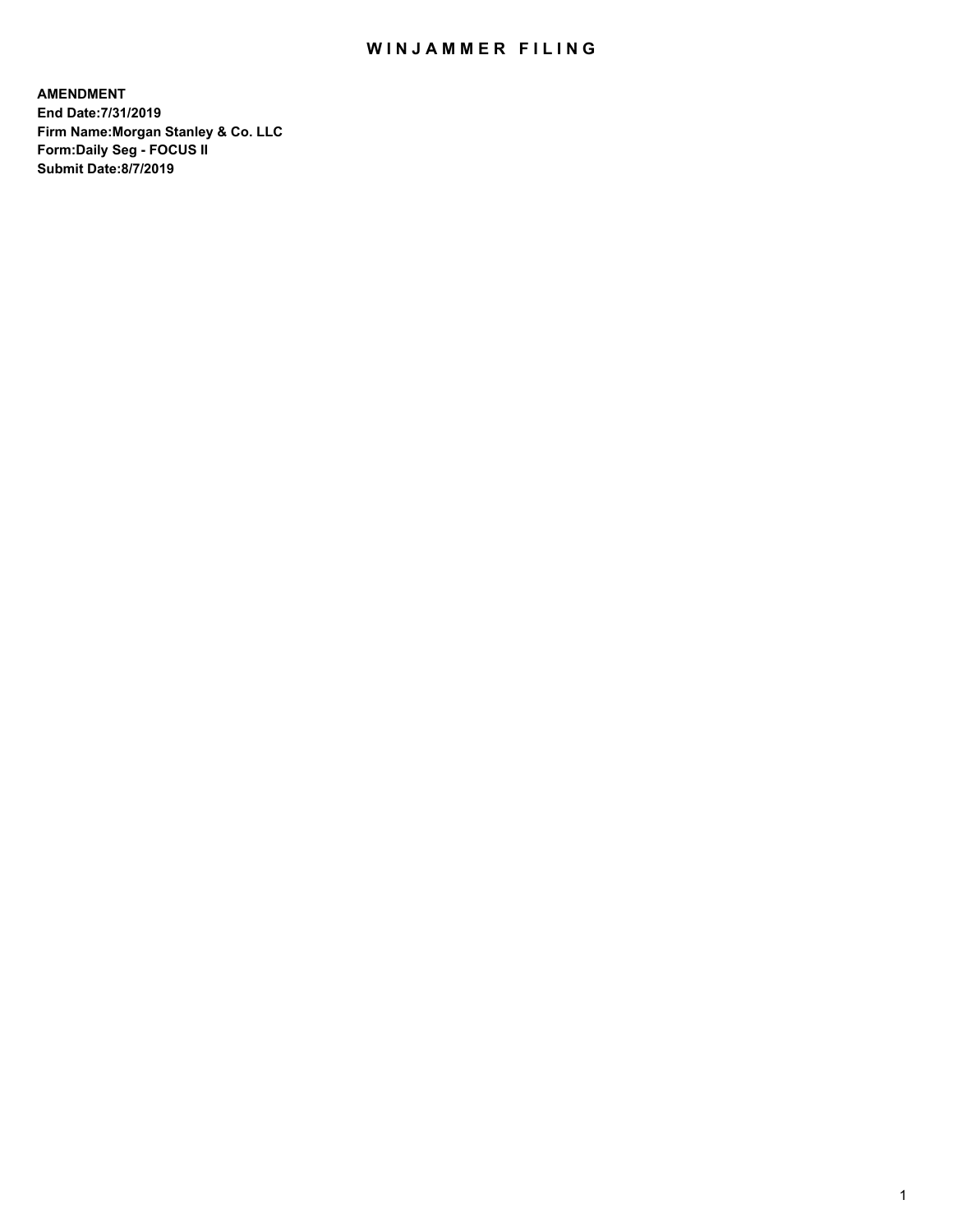**AMENDMENT** 

**End Date:7/31/2019 Firm Name:Morgan Stanley & Co. LLC Form:Daily Seg - FOCUS II Submit Date:8/7/2019 Daily Segregation - Cover Page**

| y Jegregation - Cover rage                                                                                                                                                                                                                                                                                                     |                                                             |  |  |  |
|--------------------------------------------------------------------------------------------------------------------------------------------------------------------------------------------------------------------------------------------------------------------------------------------------------------------------------|-------------------------------------------------------------|--|--|--|
| Name of Company                                                                                                                                                                                                                                                                                                                | Morgan Stanley & Co. LLC                                    |  |  |  |
| <b>Contact Name</b>                                                                                                                                                                                                                                                                                                            | <b>Ikram Shah</b>                                           |  |  |  |
| <b>Contact Phone Number</b>                                                                                                                                                                                                                                                                                                    | 212-276-0963                                                |  |  |  |
| <b>Contact Email Address</b>                                                                                                                                                                                                                                                                                                   | Ikram.shah@morganstanley.com                                |  |  |  |
| FCM's Customer Segregated Funds Residual Interest Target (choose one):<br>a. Minimum dollar amount: ; or<br>b. Minimum percentage of customer segregated funds required:% ; or<br>c. Dollar amount range between: and; or<br>d. Percentage range of customer segregated funds required between: % and %.                       | 235,000,000<br><u>0</u><br>0 <sub>0</sub><br>0 <sub>0</sub> |  |  |  |
| FCM's Customer Secured Amount Funds Residual Interest Target (choose one):<br>a. Minimum dollar amount: ; or<br>b. Minimum percentage of customer secured funds required:%; or<br>c. Dollar amount range between: and; or<br>d. Percentage range of customer secured funds required between:% and%.                            | 140,000,000<br><u>0</u><br>00<br>00                         |  |  |  |
| FCM's Cleared Swaps Customer Collateral Residual Interest Target (choose one):<br>a. Minimum dollar amount: ; or<br>b. Minimum percentage of cleared swaps customer collateral required:% ; or<br>c. Dollar amount range between: and; or<br>d. Percentage range of cleared swaps customer collateral required between:% and%. | 92,000,000<br><u>0</u><br><u>00</u><br>0 <sub>0</sub>       |  |  |  |

Attach supporting documents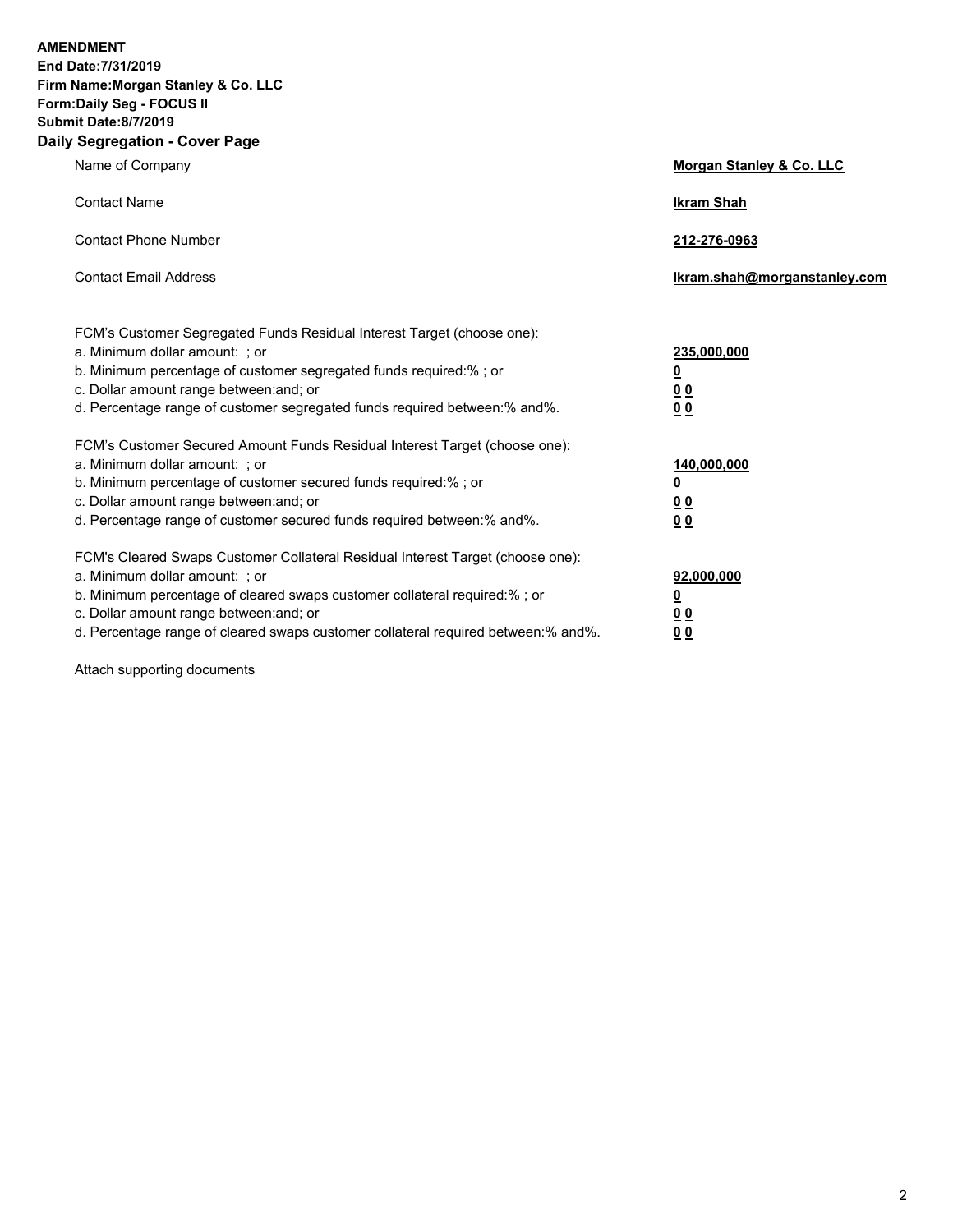|          | <b>AMENDMENT</b>                                                                                                                        |                                            |
|----------|-----------------------------------------------------------------------------------------------------------------------------------------|--------------------------------------------|
|          | End Date: 7/31/2019                                                                                                                     |                                            |
|          | Firm Name: Morgan Stanley & Co. LLC<br>Form: Daily Seg - FOCUS II                                                                       |                                            |
|          | <b>Submit Date:8/7/2019</b>                                                                                                             |                                            |
|          | <b>Daily Segregation - Secured Amounts</b>                                                                                              |                                            |
|          |                                                                                                                                         |                                            |
|          | Foreign Futures and Foreign Options Secured Amounts<br>Amount required to be set aside pursuant to law, rule or regulation of a foreign | $0$ [7305]                                 |
|          | government or a rule of a self-regulatory organization authorized thereunder                                                            |                                            |
| 1.       | Net ledger balance - Foreign Futures and Foreign Option Trading - All Customers                                                         |                                            |
|          | A. Cash                                                                                                                                 | 2,763,468,618 [7315]                       |
|          | B. Securities (at market)                                                                                                               | 2,487,080,647 [7317]                       |
| 2.       | Net unrealized profit (loss) in open futures contracts traded on a foreign board of trade                                               | <b>154,246,955</b> [7325]                  |
| 3.       | Exchange traded options                                                                                                                 |                                            |
|          | a. Market value of open option contracts purchased on a foreign board of trade                                                          | 18,555,581 [7335]                          |
|          | b. Market value of open contracts granted (sold) on a foreign board of trade                                                            | -16,848,648 [7337]                         |
| 4.       | Net equity (deficit) (add lines 1.2. and 3.)                                                                                            | 5,406,503,153 [7345]                       |
| 5.       | Account liquidating to a deficit and account with a debit balances - gross amount                                                       | 123,795,111 [7351]                         |
|          | Less: amount offset by customer owned securities                                                                                        | -122,671,348 [7352] 1,123,763              |
|          |                                                                                                                                         | $[7354]$                                   |
| 6.       | Amount required to be set aside as the secured amount - Net Liquidating Equity                                                          | 5,407,626,916 [7355]                       |
| 7.       | Method (add lines 4 and 5)<br>Greater of amount required to be set aside pursuant to foreign jurisdiction (above) or line               | 5,407,626,916 [7360]                       |
|          | 6.                                                                                                                                      |                                            |
|          | FUNDS DEPOSITED IN SEPARATE REGULATION 30.7 ACCOUNTS                                                                                    |                                            |
| 1.       | Cash in banks                                                                                                                           |                                            |
|          | A. Banks located in the United States                                                                                                   | 263,950,859 [7500]                         |
|          | B. Other banks qualified under Regulation 30.7                                                                                          | 382,032,712 [7520] 645,983,571             |
|          |                                                                                                                                         | [7530]                                     |
| 2.       | Securities                                                                                                                              |                                            |
|          | A. In safekeeping with banks located in the United States                                                                               | 860,332,084 [7540]                         |
|          | B. In safekeeping with other banks qualified under Regulation 30.7                                                                      | 0 [7560] 860,332,084 [7570]                |
| 3.       | Equities with registered futures commission merchants                                                                                   |                                            |
|          | A. Cash                                                                                                                                 | 6,467,374 [7580]                           |
|          | <b>B.</b> Securities<br>C. Unrealized gain (loss) on open futures contracts                                                             | $0$ [7590]<br>1,342,469 [7600]             |
|          | D. Value of long option contracts                                                                                                       | 0 [7610]                                   |
|          | E. Value of short option contracts                                                                                                      | 0 [7615] 7,809,843 [7620]                  |
| 4.       | Amounts held by clearing organizations of foreign boards of trade                                                                       |                                            |
|          | A. Cash                                                                                                                                 | $0$ [7640]                                 |
|          | <b>B.</b> Securities                                                                                                                    | $0$ [7650]                                 |
|          | C. Amount due to (from) clearing organization - daily variation                                                                         | $0$ [7660]                                 |
|          | D. Value of long option contracts                                                                                                       | $0$ [7670]                                 |
|          | E. Value of short option contracts                                                                                                      | 0 [7675] 0 [7680]                          |
| 5.       | Amounts held by members of foreign boards of trade                                                                                      |                                            |
|          | A. Cash                                                                                                                                 | 2,302,319,816 [7700]                       |
|          | <b>B.</b> Securities                                                                                                                    | 1,626,748,563 [7710]                       |
|          | C. Unrealized gain (loss) on open futures contracts                                                                                     | 152,904,486 [7720]                         |
|          | D. Value of long option contracts                                                                                                       | 18,555,581 [7730]                          |
|          | E. Value of short option contracts                                                                                                      | -16,848,648 [7735] 4,083,679,798           |
|          |                                                                                                                                         | [7740]                                     |
| 6.       | Amounts with other depositories designated by a foreign board of trade                                                                  | $0$ [7760]                                 |
| 7.<br>8. | Segregated funds on hand                                                                                                                | $0$ [7765]                                 |
| 9.       | Total funds in separate section 30.7 accounts<br>Excess (deficiency) Set Aside for Secured Amount (subtract line 7 Secured Statement    | 5,597,805,296 [7770]<br>190,178,380 [7380] |
|          | Page 1 from Line 8)                                                                                                                     |                                            |
| 10.      | Management Target Amount for Excess funds in separate section 30.7 accounts                                                             | 140,000,000 [7780]                         |
|          |                                                                                                                                         |                                            |

11. Excess (deficiency) funds in separate 30.7 accounts over (under) Management Target **50,178,380** [7785]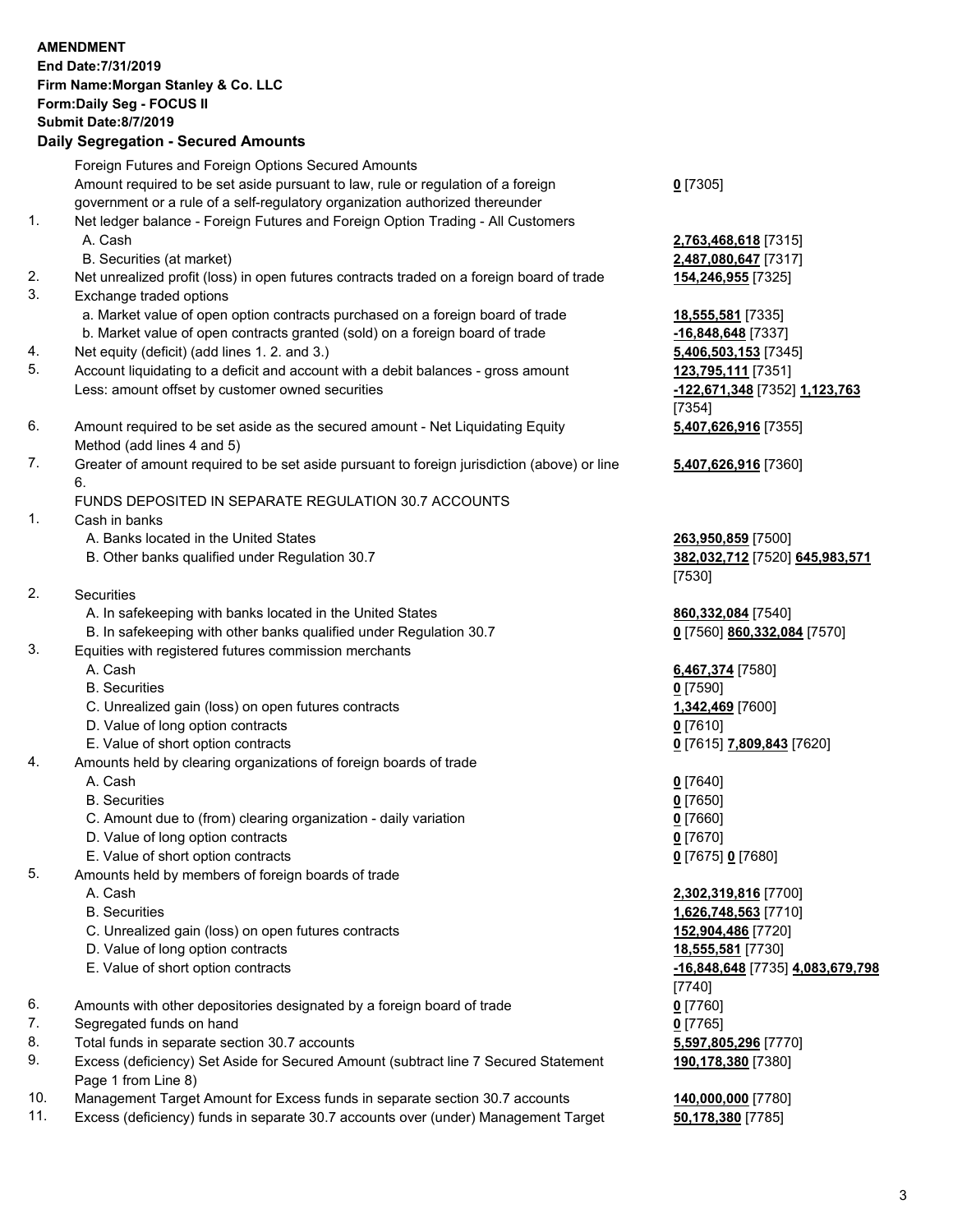|     | <b>AMENDMENT</b>                                                                          |                                    |
|-----|-------------------------------------------------------------------------------------------|------------------------------------|
|     | End Date: 7/31/2019                                                                       |                                    |
|     | Firm Name: Morgan Stanley & Co. LLC                                                       |                                    |
|     | Form: Daily Seg - FOCUS II                                                                |                                    |
|     | <b>Submit Date: 8/7/2019</b>                                                              |                                    |
|     | Daily Segregation - Segregation Statement                                                 |                                    |
|     | SEGREGATION REQUIREMENTS(Section 4d(2) of the CEAct)                                      |                                    |
| 1.  | Net ledger balance                                                                        |                                    |
|     | A. Cash                                                                                   | 7,829,546,030 [7010]               |
|     | B. Securities (at market)                                                                 | 6,098,066,748 [7020]               |
| 2.  | Net unrealized profit (loss) in open futures contracts traded on a contract market        | 2,729,856,671 [7030]               |
| 3.  | Exchange traded options                                                                   |                                    |
|     | A. Add market value of open option contracts purchased on a contract market               | 588,549,307 [7032]                 |
|     | B. Deduct market value of open option contracts granted (sold) on a contract market       | -529,217,033 [7033]                |
| 4.  | Net equity (deficit) (add lines 1, 2 and 3)                                               | 16,716,801,723 [7040]              |
| 5.  | Accounts liquidating to a deficit and accounts with                                       |                                    |
|     | debit balances - gross amount                                                             | 349,679,197 [7045]                 |
|     | Less: amount offset by customer securities                                                | -345,047,736 [7047] 4,631,461      |
|     |                                                                                           | [7050]                             |
| 6.  | Amount required to be segregated (add lines 4 and 5)                                      | 16,721,433,184 [7060]              |
|     | FUNDS IN SEGREGATED ACCOUNTS                                                              |                                    |
| 7.  | Deposited in segregated funds bank accounts                                               |                                    |
|     | A. Cash                                                                                   | 4,812,989,617 [7070]               |
|     | B. Securities representing investments of customers' funds (at market)                    | $0$ [7080]                         |
|     | C. Securities held for particular customers or option customers in lieu of cash (at       | 644,912,557 [7090]                 |
| 8.  | market)                                                                                   |                                    |
|     | Margins on deposit with derivatives clearing organizations of contract markets<br>A. Cash |                                    |
|     | B. Securities representing investments of customers' funds (at market)                    | 6,574,638,512 [7100]<br>$0$ [7110] |
|     | C. Securities held for particular customers or option customers in lieu of cash (at       | 5,453,154,191 [7120]               |
|     | market)                                                                                   |                                    |
| 9.  | Net settlement from (to) derivatives clearing organizations of contract markets           | -544,803,893 [7130]                |
| 10. | Exchange traded options                                                                   |                                    |
|     | A. Value of open long option contracts                                                    | 588,549,307 [7132]                 |
|     | B. Value of open short option contracts                                                   | -529,217,033 [7133]                |
| 11. | Net equities with other FCMs                                                              |                                    |
|     | A. Net liquidating equity                                                                 | 13,711,757 [7140]                  |
|     | B. Securities representing investments of customers' funds (at market)                    | $0$ [7160]                         |
|     | C. Securities held for particular customers or option customers in lieu of cash (at       | $0$ [7170]                         |
|     | market)                                                                                   |                                    |
| 12. | Segregated funds on hand                                                                  | $0$ [7150]                         |
| 13. | Total amount in segregation (add lines 7 through 12)                                      | 17,013,935,015 [7180]              |
| 14. | Excess (deficiency) funds in segregation (subtract line 6 from line 13)                   | 292,501,831 [7190]                 |

- 
- 15. Management Target Amount for Excess funds in segregation<br>16. Excess (deficiency) funds in segregation over (under) Management Target Amount **197,501,831** [7198] Excess (deficiency) funds in segregation over (under) Management Target Amount Excess

**57,501,831** [7198]